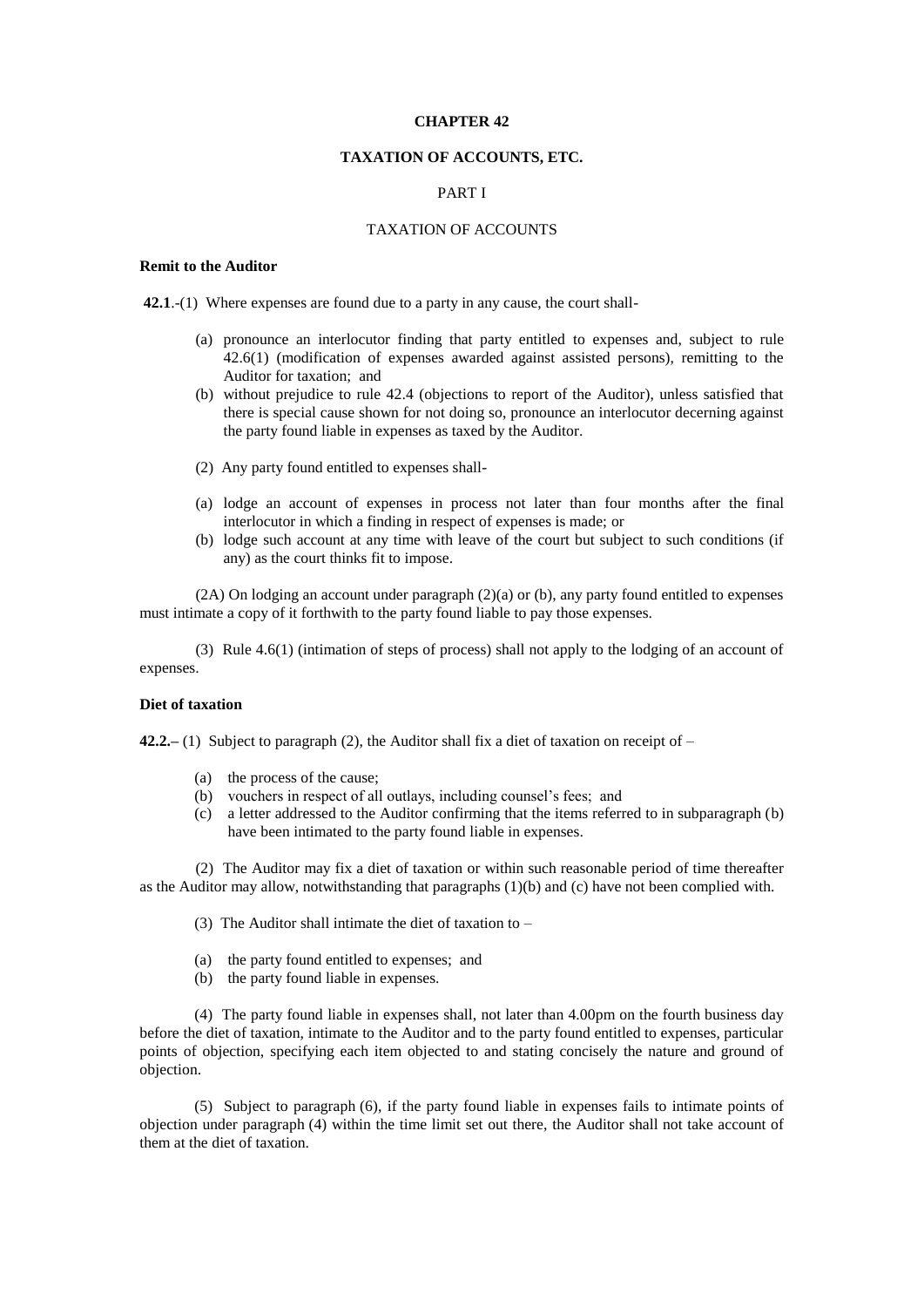(6) The Auditor may relieve a party from the consequences of a failure to comply with the requirement contained in paragraph (5) because of mistake, oversight or other excusable cause on such conditions, if any, as the Auditor thinks fit.

(7) At the diet of taxation, the party found entitled to expenses shall make available to the Auditor all documents, drafts or copies of documents sought by the Auditor and relevant to the taxation.

(8) In this rule, a "business day" means any other than a Saturday, Sunday, or public holiday as directed by the Lord President of the Court of Session.

#### **Report of taxation**

**42.3**.- (1) The Auditor must—

- (a) prepare a statement of the amount of expenses as taxed;
- (b) transmit the process of the cause, the taxed account and the statement to the appropriate Department of the Office of Court; and
- (c) on the day on which the documents mentioned in sub-paragraph (b) are transmitted, intimate that fact and the date of the statement to each party to whom the Auditor intimated the diet of taxation.

(2) The party found entitled to expenses shall, within seven days afterthe date of receipt of intimation under paragraph  $(1)(c)$ , exhibit the taxed account, or send a copy of it, to the party found liable to pay the expenses.

#### **Objections to report of the Auditor**

**42.4**.-(1) Any party to a cause who has appeared or been represented at the diet of taxation may object to the Auditor's statement by lodging in process a note of objection within 14 days after the date of the statement.

- (2) A party lodging a note of objection shall –
- (a) intimate a copy of the note and a motion under subparagraph (b) to the Auditor and to any party who appeared or was represented at the diet of taxation;
- (b) apply by motion for an order allowing the note to be received; and
- (c) intimate forthwith to the Auditor a copy of the interlocutor pronounced on a motion under subparagraph (b).

(2A) Within 14 days after the date of receipt of intimation under paragraph (2)(c), the Auditor shall lodge a minute stating the reasons for his or her decision in relation to the items to which objection is taken in the note.

(3) After the minute of the Auditor has been lodged in process, the party who lodged the note of objection shall, in consultation with any other party wishing to be heard, arrange with the Keeper of the Rolls for a diet of hearing before the appropriate court.

- (4) At the hearing on the note of objection, the court may-
- (a) sustain or repel any objection in the note or remit the account of expenses to the Auditor for further consideration; and
- (b) find any party liable in the expenses of the procedure on the note.

#### **Interest on expenses**

**42.4A.-**(1) At any time before extract of a decree for payment of expenses as taxed by the Auditor the court may, on the application of the party to whom expenses are payable, grant decree against the party decerned against for payment of interest on the taxed expenses, or any part thereof, from a date no earlier than 28 days after the date on which the account of expenses was lodged.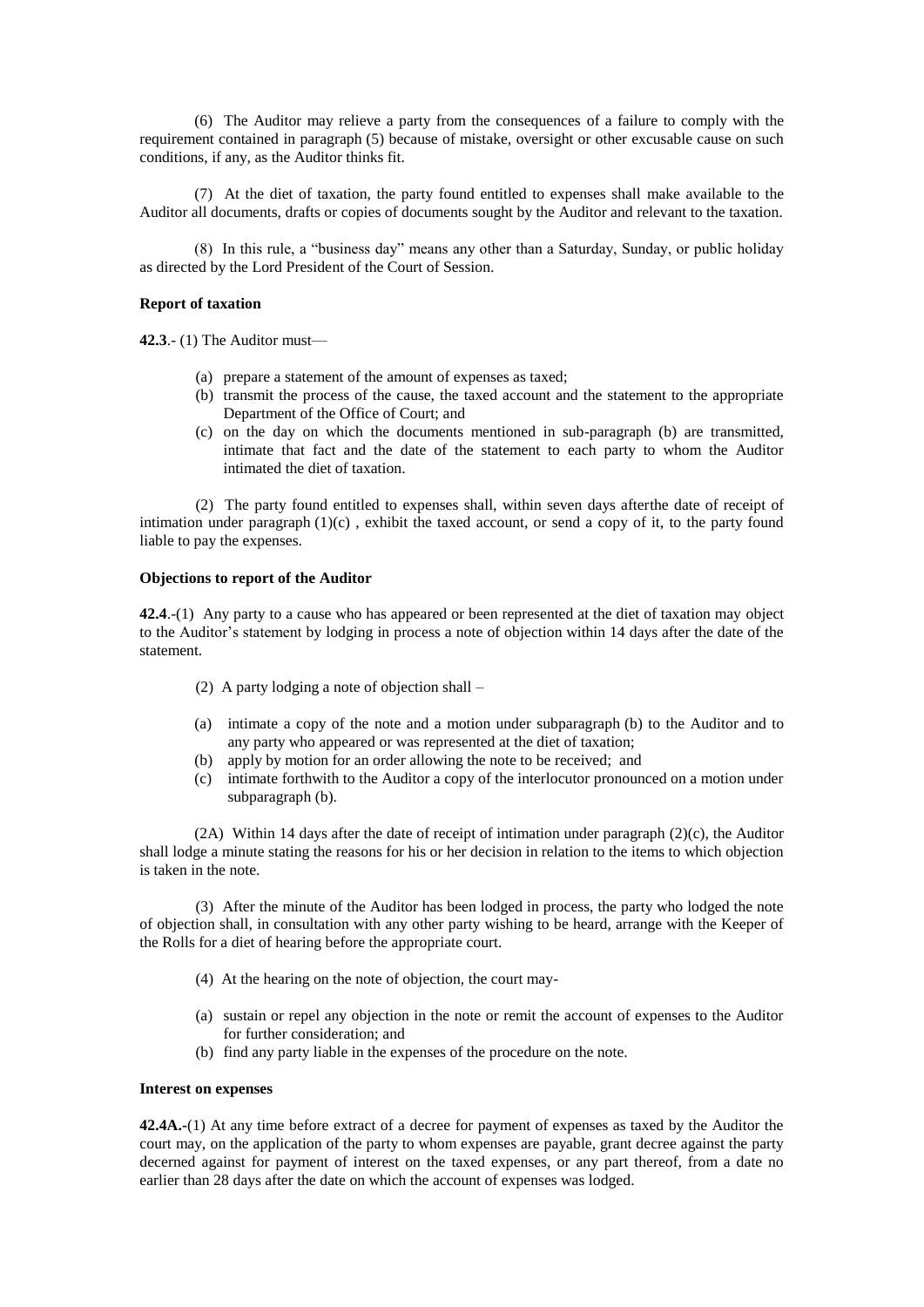(2) Paragraph (1) is without prejudice to the court's other powers in relation to expenses.

### **Modification or disallowance of expenses**

**42.5**.-(1) In any cause where the court finds a party entitled to expenses, the court may direct that expenses shall be subject to such modification as the court thinks fit.

### **Modification of expenses awarded against assisted persons**

**42.6**.-(1) In a cause in which the court finds an assisted person liable in expenses, the court may, on the motion of any party to the cause, instead of remitting the account of expenses of the party in whose favour the finding is made to the Auditor for taxation, determine to what extent the liability of the assisted person for such expenses shall be modified under-

- (a) section 2(6)(e) of the Legal Aid (Scotland) Act 1967(**a**); or
- (b) section 18(2) of the Legal Aid (Scotland) Act 1986(**b**).

(2) Where a remit is made to the Auditor for taxation in a cause in which an assisted person is found liable in expenses, an application for modification under a statutory provision mentioned in paragraph (1) may be made by motion within 14 days after the date of the report of the Auditor made under rule 42.3 (report of taxation).

## **Taxation of solicitors' own accounts**

**42.7.**-(1) Subject to section 61A(1) of the Solicitors (Scotland) Act 1980(**c**), the court may remit to the Auditor the account of a solicitor to his client-

- (a) where the account is for work done in relation to a cause in the Court of Session, on the motion of the solicitor or the client; or
- (b) in an action in which the solicitor or his representative sues the client for payment of the account.

(2) A motion under paragraph  $(1)(a)$  may be enrolled notwithstanding that final decree in the cause has been extracted.

- (3) The account referred to in paragraph (1) shall-
- (a) be in such form as will enable the Auditor to establish the nature and extent of the work done to which the account relates;
- (b) detail the outlays incurred by the solicitor; and
- (c) be accompanied by such supporting material as is necessary to vouch the items in the account.
- (4) The Auditor shall-
- (a) fix a diet of taxation not earlier than 14 days after the date on which he receives the account; and
- (b) intimate the diet to the solicitor.

\_\_\_\_\_\_\_\_\_\_\_\_\_\_\_\_\_\_\_\_\_\_\_\_\_\_\_\_\_\_\_\_\_\_\_\_\_\_\_\_\_\_\_\_\_\_\_\_\_\_\_\_\_\_\_\_\_\_\_\_\_\_\_\_\_\_\_\_\_\_\_\_\_\_\_\_\_\_\_\_\_\_

<sup>(</sup>**a**) 1967 c.43.

<sup>(</sup>**b**) 1986 c.47; section 18(2) was amended by the Legal Aid Act 1988 (c.34), Schedule 4, paragraph 7.

<sup>(</sup>**c**) 1980 c.46; section 61A was inserted by the Law Reform (Miscellaneous Provisions)(Scotland) Act 1990 (c.40), section 36(3).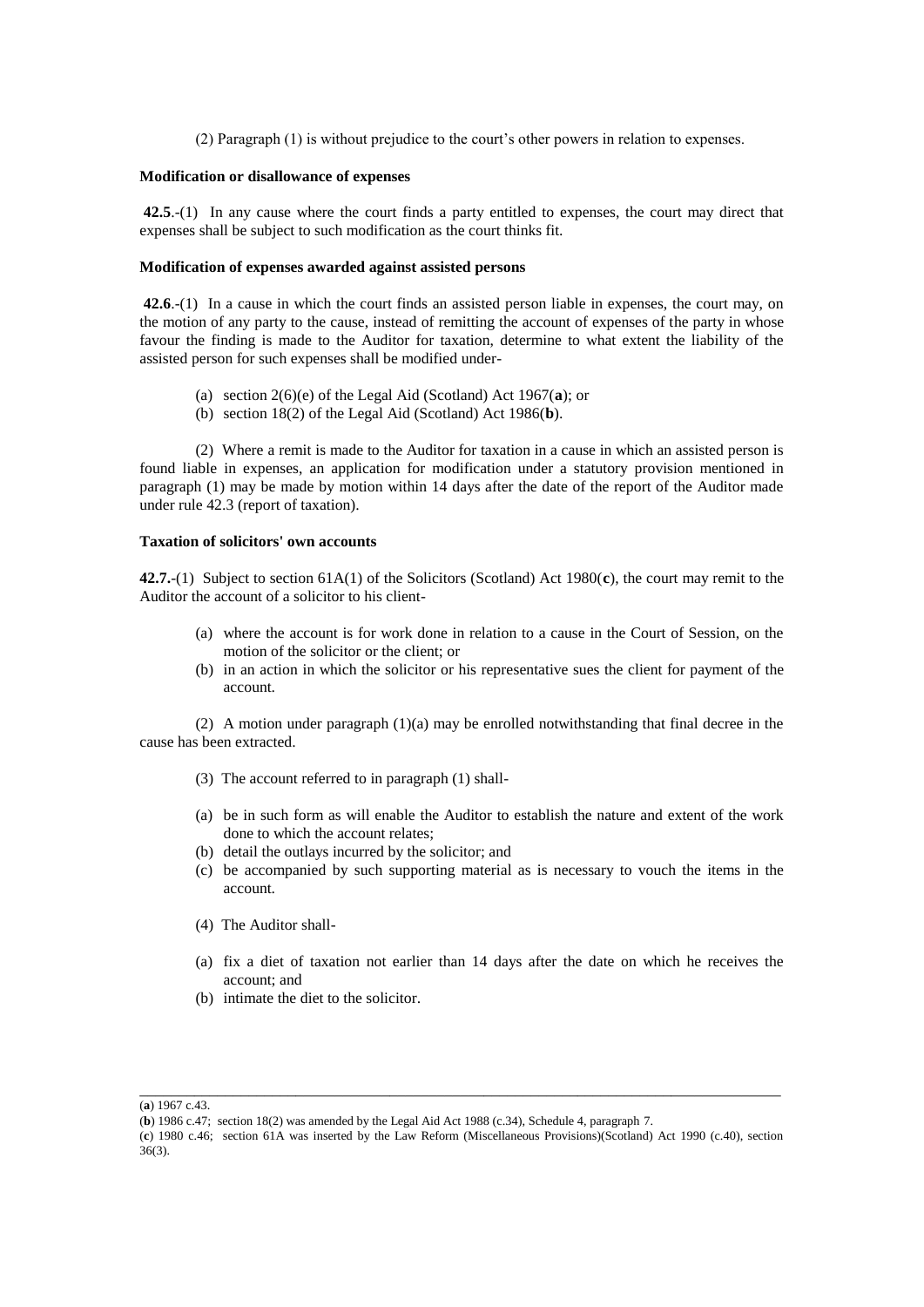(5) On receipt of intimation of the diet of taxation from the Auditor, the solicitor shall forthwith send to his client by registered post or the first class recorded delivery service-

- (a) a copy of the account to be taxed;
- (b) a copy of the interlocutor remitting the account; and
- (c) a notice in Form 42.7 of the date, time and place of the diet of taxation.
- (6) In taxing an account remitted to him under paragraph (1), the Auditor-
- (a) shall allow a sum in respect of such work and outlays as have been reasonably incurred;
- (b) shall allow, in respect of each item of work and outlay, such sum as may be fair and reasonable having regard to all the circumstances of the case;
- (c) shall, in determining whether a sum charged in respect of an item of work is fair and reasonable, take into account any of the following factors:-
	- (i) the complexity of the cause and the number, difficulty or novelty of the questions raised;
	- (ii) the skill, labour, and specialised knowledge and responsibility required, of the solicitor;
	- (iii) the time spent on the item of work and on the cause as a whole;
	- (iv) the number and importance of any documents prepared or perused;
	- (v) the place and circumstances (including the degree of expedition required) in which the work of the solicitor or any part of it has been done;
	- (vi) the importance of the cause or the subject-matter of it to the client;
	- (vii) the amount or value of money or property involved in the cause; and
	- (viii) any informal agreement relating to fees;
- (d) shall presume (unless the contrary is demonstrated to his satisfaction) that-
	- (i) an item of work or outlay was reasonably incurred if it was incurred with the express or implied approval of the client;
	- (ii) the fee charged in respect of an item of work or outlay was reasonable if the amount of the fee or the outlay was expressly or impliedly approved by the client; and
	- (iii) an item of work or outlay was not reasonably incurred, or that the fee charged in respect of an item of work or outlay was not reasonable if the item of work, outlay or fee charged, was unusual in the circumstances of the case, unless the solicitor informed the client before carrying out the item of work or incurring the outlay that it might not be allowed (or that the fee charged might not be allowed in full) in a taxation in a cause between party and party; and
- (e) may disallow any item of work or outlay which is not vouched to his satisfaction.
- (7) The Auditor must—
- (a) prepare a statement of the fees and outlays as taxed;
- (b) transmit the statement and the taxed account to the appropriate Department of the Office of Court; and
- (c) send a copy of the statement to the solicitor and the client.

(7A) The solicitor shall, within 7 days after the date of receipt of the statement under paragraph (7)(c), exhibit the taxed account, or send a copy of it, to his or her client.

(8) The solicitor or his client may, where he or a representative attended the diet of taxation, state any objection to the Auditor's statement; and rule 42.4 (objections to report of the Auditor) shall apply to such objection as it applies to an objection under that rule.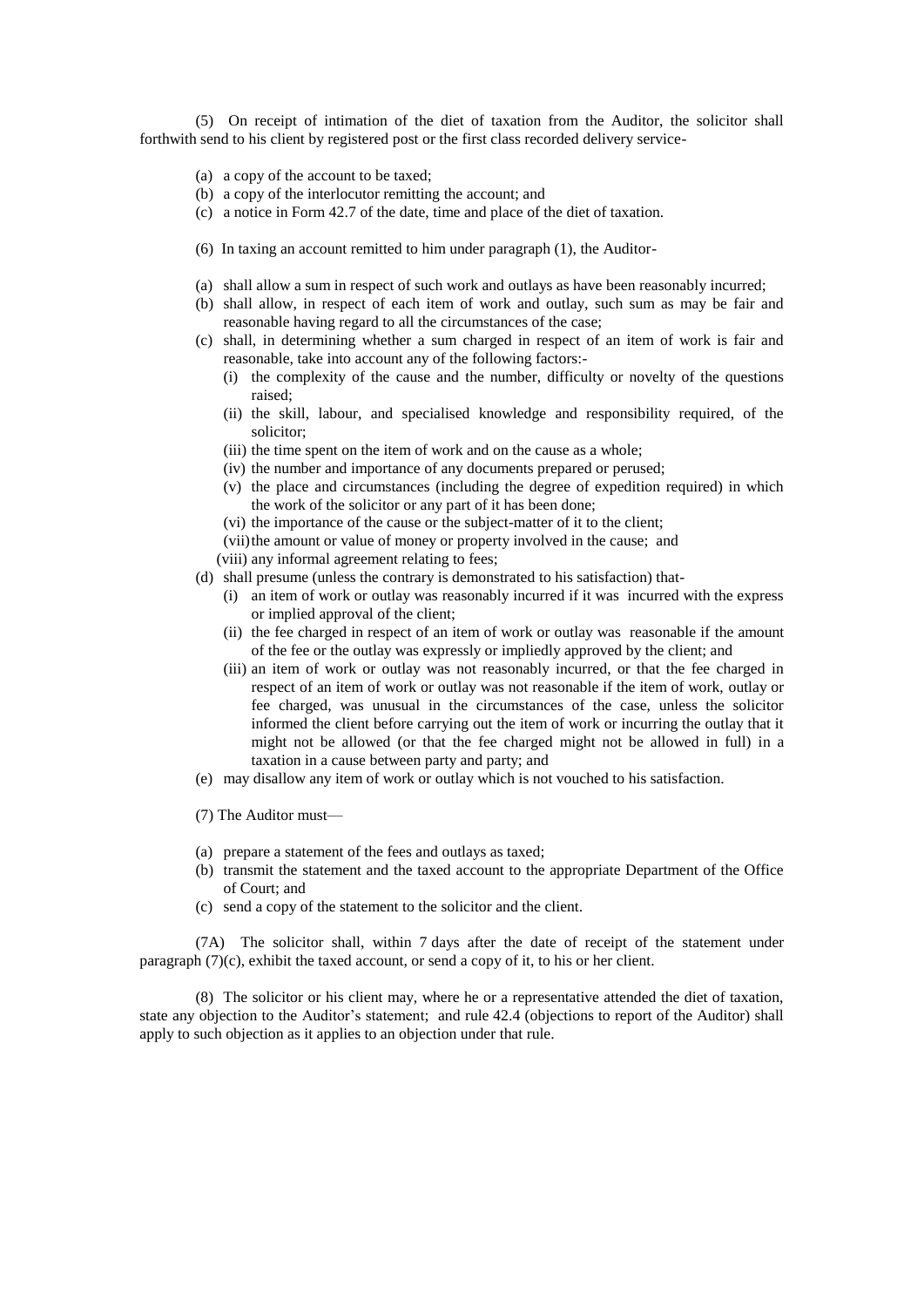### PART III

## FEES IN SPECULATIVE CAUSES

### **Fees of solicitors in speculative causes**

**42.17**.-(1) Where-

- (a) any work is undertaken by a solicitor in the conduct of a cause for a client,
- (b) the solicitor and client agree that the solicitor shall be entitled to a fee for the work only if the client is successful in the cause, and
- (c) the agreement is that the fee of the solicitor for all work in connection with the cause is to be based on an account prepared as between party and party,

the solicitor and client may agree that the fees element in that account shall be increased by a figure not exceeding 100 per cent.

- (2) The client of the solicitor shall be deemed to be successful in the cause where-
- (a) the cause has been concluded by a decree which, on the merits, is to any extent in his favour;
- (b) the client has accepted a sum of money in settlement of the cause; or
- (c) the client has entered into a settlement of any other kind by which his claim in the cause has been resolved to any extent in his favour.

(3) In paragraph (1), "the fees element" means all the fees in the account of expenses of the solicitor-

- (a) for which any other party in the cause other than the client of the solicitor has been found liable as taxed or agreed between party and party;
- (b) before the deduction of any award of expenses against the client; and
- (c) excluding the sums payable to the solicitor in respect of-
	- (i) any fees payable for copying documents and the proportion of any session fee in the Table of Fees and posts and incidental expenses under rule 42.11;
	- (ii) any additional fee allowed under rule 42.14 to cover the responsibility undertaken by the solicitor in the conduct of the cause; and
	- (iii) any charges by the solicitor for his outlays.